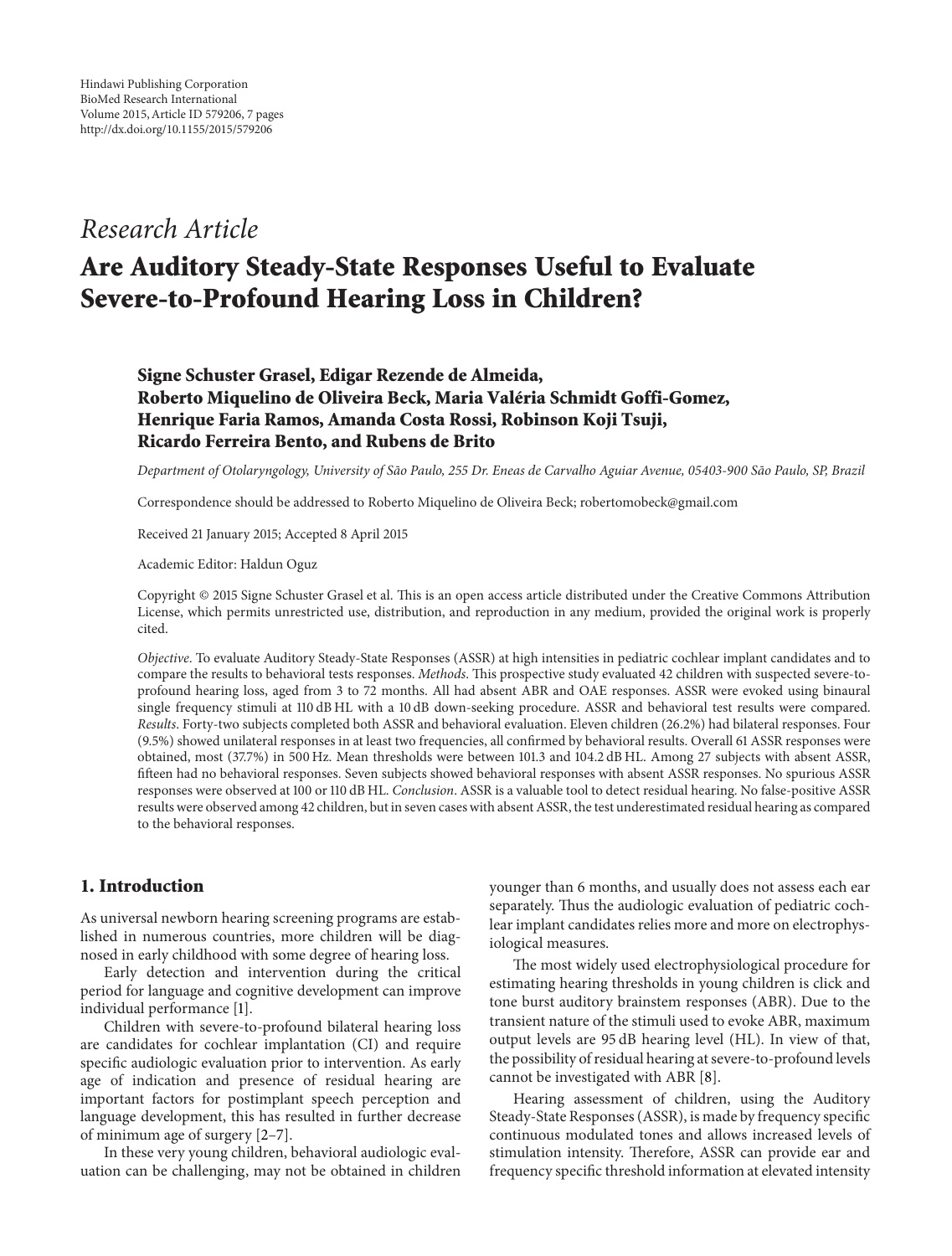levels up to 120 dB HL and higher, providing better and more reliable investigation of ears with minimal residual hearing [9]. Furthermore, ASSR thresholds may be used for hearing aid fitting prior to cochlear implantation.

For such reasons, ASSR is a unique tool for auditory assessment of young cochlear implant candidates.

Some authors [10, 11] have investigated the use of ASSR to evaluate patients with severe-to-profound hearing loss. They showed that spurious responses might occur during high stimulus intensities, especially in 500 and 1000 Hz.

Solutions have been implemented by the manufacturer to reduce artifacts at high-intensity stimulation [12].

Few papers have been published since 2004. One report evaluated 15 children with severe-to-profound hearing loss by ASSR, but behavioral thresholds were obtained for only one subject [13]. As cochlear implant is the first choice, especially, for the young child with severe-to-profound hearing loss, it is quite important to obtain more data in the pediatric population.

Previously, we performed two studies at the University of São Paulo. One of them evaluated adults with severe-toprofound hearing loss. The responses of pure tone audiometry (PTA) and ASSR were compared. Patients' subjective perception of ASSR stimuli was also evaluated and compared to PTA test results, and no systematic extra-auditory ASSR responses at high intensities were observed [14].

The other study evaluated children with severe-toprofound hearing loss from 6 to 65 months. Most ASSR responses (48%) were found at 500 Hz [15].

The aim of this study was to evaluate Auditory Steady-State Responses (ASSR) at high intensities in pediatric cochlear implant candidates and to compare the results to behavioral test responses.

#### **2. Materials and Methods**

*2.1. Subjects.* This prospective study evaluated 58 children with suspected severe-to-profound hearing loss, aged from 3 to 72 months. All children referred to this institution for pediatric cochlear implant evaluation between January and December 2011 were enrolled.

We *included* only children with normal external and middle ear conditions.

We *excluded* patients with severe neurologic disorders who did not permit behavioral evaluation. We also excluded patients who showed responses on either ABR or OAE or who did not achieve noise ratio under 30 microvolts during ASSR.

Overall 16 patients were excluded: three had severe neurologic disorders and could not complete behavioral evaluation, one showed responses on click ABR, one had bilateral absent click ABR and normal DPOAE (possible auditory neuropathy spectrum disorder), one showed high noise levels during ASSR, and ten did not show up for behavioral evaluation.

*2.2. Methods.* The procedure was a routine assessment for pediatric cochlear implantation at the Department of Otolaryngology, University of São Paulo School of Medicine. The study was reviewed and approved by the Hospital's Ethic

Committee (number 38954) and written informed consent was obtained from all parents.

In a unique session using light general anesthesia with Sevoflurane, all children were examined by otomicroscopy and tympanometry followed by click auditory brainstem responses (click ABR), bone conduction ABR, distortion-product otoacoustic emissions (DPOAE), and ASSR.

All ABR, OAE, and ASSR recordings were obtained in a sound-treated room.

#### *2.3. Stimuli and Recordings*

*2.3.1. ABR and Otoacoustic Emissions.* The tests were run using the Navigator Pro SCOUT and AEP (Natus Bio-Logic Systems Corp., Mundelein, IL) software.

EEG activity was recorded using gold disk electrodes placed on the earlobe and Fpz. The contralateral earlobe was used as ground. Interelectrode impedance was less than 2 KOhm.

Click stimuli (duration: 100 milliseconds) were presented with ER3A insert earphones at the maximum level of 90 dB HL at a rate of 21.1/s with rarefaction and condensation polarity. The responses were considered to be absent when both rarefaction and condensation waves showed no responses at 90 dBHL. Bone conduction was tested with a standard bone vibrator at the maximum intensity of 55 dB HL using alternated click stimuli and contralateral masking of the same intensity.

For DPOAE we applied the diagnostic 750 to 8000 Hz test protocol (Navigator Pro SCOUT, Natus Bio-Logic Systems Corp., Mundelein, IL). Responses greater than 6 dB over background noise (signal-to-noise ratio) at five out of eight frequencies were considered as Pass criteria.

*2.3.2. ASSR.* The ASSR test was completed in the same session as ABR and OAE. ASSR were evoked using binaural single frequency stimuli at 110 dBHL with a 10 dB downseeking procedure. Test stimuli were 0.5, 1, 2, and 4 kHz tones modulated in amplitude and frequency. Stimuli were 20% frequency and 100% amplitude modulated at 65 Hz for all tones in the left ear and at 69 Hz for all tones in the right ear according to the default specifications of the ASSR system (Navigator Pro MASTER, Natus Bio-Logic Systems Corp., Mundelein, IL). Modulation rates of 65 Hz or higher were used to ensure acceptable signal-to-noise ratio for response detection. Test stimuli were presented through insert earphones (ER3A) previously calibrated for each frequency as suggested by the manufacturer. Measurements were made with a Brüel & Kjaer sound level meter DB-0138 which conforms to ANSI S3.7-1995.

The ASSR assessments were performed by a dichotic single frequency technique. This implies that a single frequency was offered to both ears simultaneously. Electrode disks were fixed with electrolytic paste to the scalp at Cz (active), midline posterior neck (reference), and Fpz (ground). All electrode impedances were below 5 KOhm, and the interelectrode impedance values were kept below 3 KOhm. A maximum of 10 sweeps containing 16 epochs each were recorded per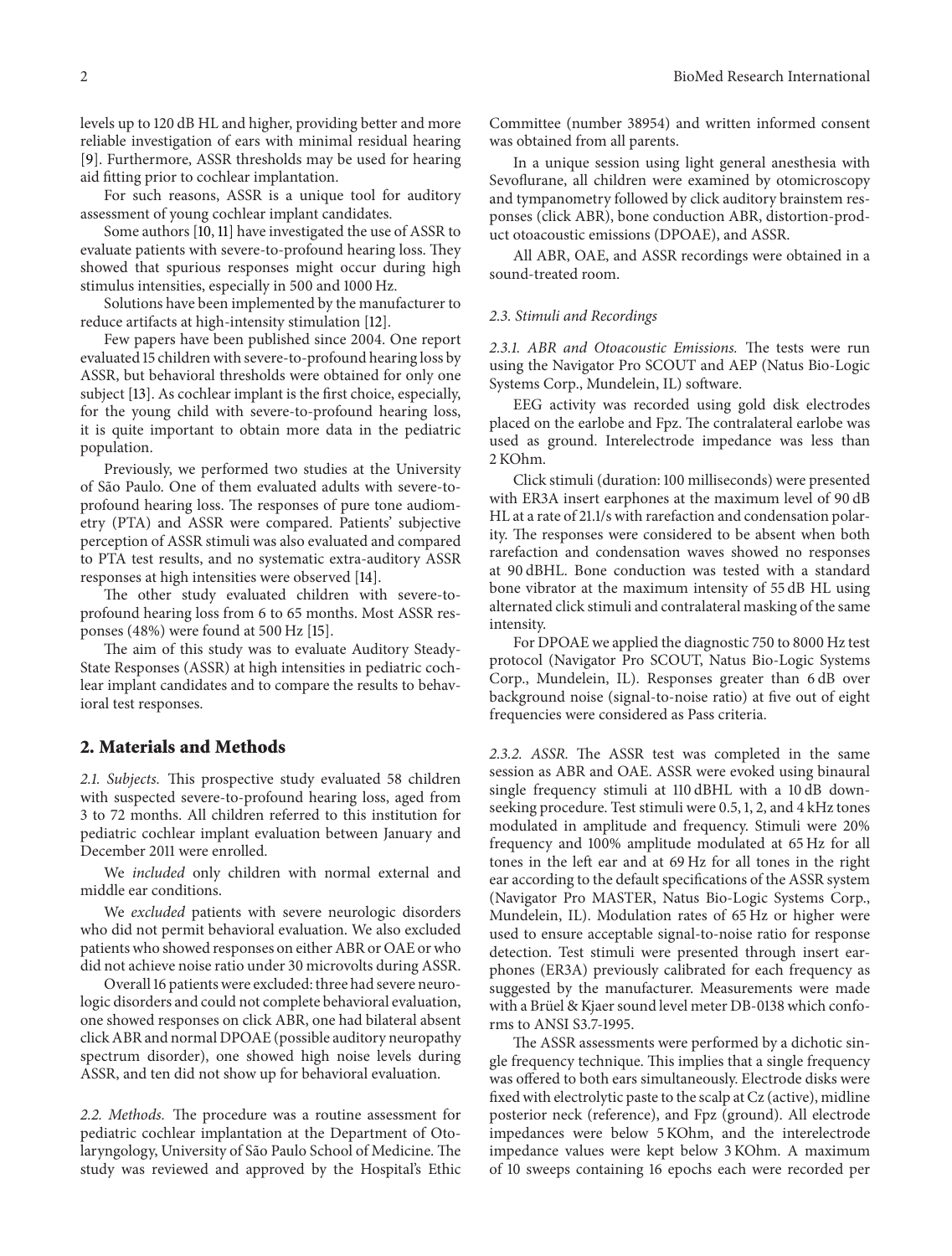trial. Each epoch was 1.024 seconds. The electrophysiological recording was converted by means of a fast Fourier transform after each sweep. The response was accepted with an F ratio, comparing the fast Fourier components at the stimulus modulation frequencies to determine whether the difference was significantly different from the background noise ( $P < 0.05$ ). If a sweep contained more than 80 nV of electrophysiological noise, it was rejected. Thresholds were repeated to guarantee reliable results, completing 10 sweeps in each run. The same physicians performed all tests.

*2.3.3. Behavioral Evaluation.* Two experienced audiologists did the behavioral evaluation in a double-walled sound booth in a free field test condition. Children were tested in one or more sessions. We chose instruments because 3-month-old infants would not be able to perform visual reinforcement audiometry.

The stimuli were uncalibrated sounds, presented at low 55–80 dB SPL, medium 70–88 SPL, and high intensities 80– 115 dB SPL, depending on the instrument. Three frequency ranges were evaluated. We used drums for the low frequency spectrum (125–500 Hz), wooden rattle and *agogo* (Brazilian instrument) for mid-low frequencies (1000–3000 Hz), and metallic rattle and bell for high frequencies (over 3000 Hz) [16, 17]. A response was considered positive if the subject localized the stimulus in a lateral, superior, or inferior plane, according to Dworsack-Dodge et al. [18], in one or more frequency ranges. We considered a positive response, if the child changed the suction behavior, increased or decreased facial or body movements, or started crying or showed a startle reflex time-locked to the stimulus [18].

Children had behavioral evaluation within three months of the electrophysiological test battery.

*2.3.4. Criteria for Data Evaluation.* We analyzed four ASSR frequencies in each ear (500, 1000, 2000, and 4000 Hz). The percentage of present or absent responses at each frequency was determined. We considered present ASSR responses, if responses could be obtained in at least two frequencies in one or both sides.

For the behavioral test, we evaluated if the participant had present or absent responses to the frequency range of low, mid-low, and high frequencies. No ear specific responses were obtained in this test condition.

*2.3.5. Comparison between Both Tests.* ASSR and behavioral test results were compared, regarding present or absent responses. Therefore, we divided the subjects into four groups.

- (1) Present responses in both tests.
- (2) Absent responses in both tests.
- (3) Present responses in ASSR and no responses in behavioral evaluation.
- (4) No responses in ASSR and present responses in behavioral evaluation.

Table 1: Percentage of ASSR responses for each frequency (mean thresholds and standard deviation).

| Frequency           | Responses (%) | Mean/SD         |
|---------------------|---------------|-----------------|
| 500 Hz              | 37.7          | $101.3/\pm9.6$  |
| $1000\,\mathrm{Hz}$ | 29.5          | $103.3/\pm 6.8$ |
| 2000 Hz             | 21.3          | $103.0/\pm 7.5$ |
| $4000$ Hz           | 11.4          | $104.2/\pm 7.8$ |



FIGURE 1: ASSR responses ( $n = 42$  subjects). Unilateral and bilateral responses were considered only if they were positive in at least 2 frequencies.

*2.4. Statistical Analysis.* Association between ASSR and behavioral test results was evaluated by Kendall's rank correlation tau and Cohen's kappa coefficient. The software used was "R statistical computing."

#### **3. Results**

From 58 children enrolled in the study, forty-two completed both ASSR and behavioral evaluation.

After all we studied 42 subjects (20 girls and 22 boys) between 6 and 60 months (mean age: 29.3 months, median age: 26.0 months, and SD: 15.6 months).

Fifteen subjects (35.7%) showed ASSR responses in two or more frequencies. Eleven had bilateral and 4 had unilateral responses (Figure 1).

Most responses (37.7%) were obtained at 500 Hz, 29.5% at 1000 Hz, 21.3% at 2000 Hz, and 11.4% at 4000 Hz (Table 1).

Right and left ear responses are presented in Figure 2. Frequency specific thresholds are shown in Figure 3. Twentyseven subjects (64.3%) had absent ASSR responses (Table 2).

At behavioral evaluation we found 34 responses (48.6%) in the low frequency, 24 (34.3%) in mid-low frequency, and 12 (17.1%) in the high frequency range. Twenty-four children had responses to more than one instrument. Seven subjects of 42 (16.6%) had absent responses to all frequency ranges.

*3.1. Comparison between ASSR and Behavioral Test Results.* Fifteen subjects had responses in both tests (group 1), fifteen had absent responses in both tests (group 2), no subject had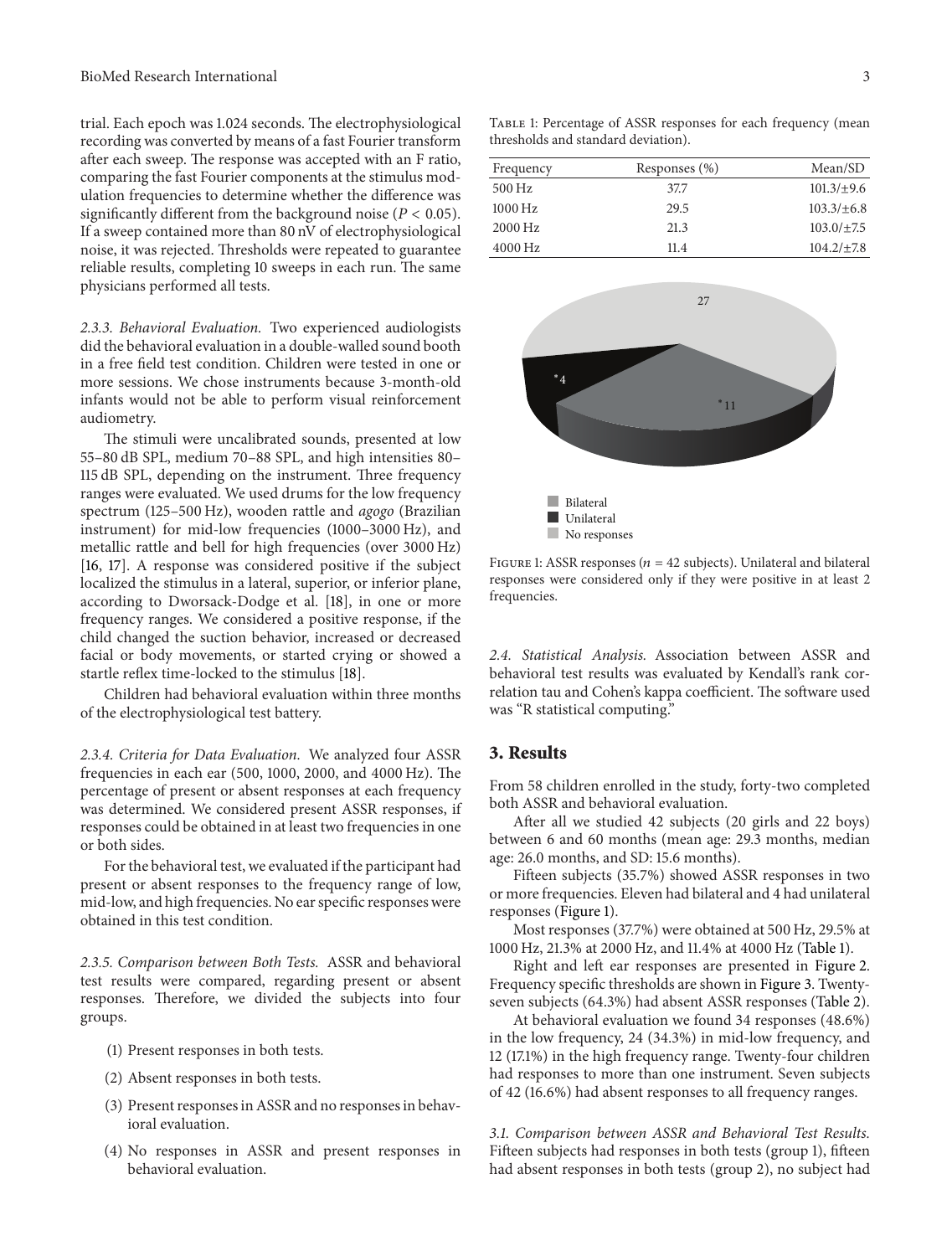

Right ear





FIGURE 3: ASSR thresholds for each frequency ( $n = 61$  responses).

present ASSR and absent behavioral responses (group 3), and twelve had absent responses in ASSR and present responses at the behavioral test (group 4) (Figure 4).

In group 4, five subjects had single frequency responses on ASSR (two at 500 Hz, two at 1000 Hz, and one at 2000 Hz) but were considered nonresponders for data analysis.

Overall, in 30 subjects (71.4%), both tests showed consistent results.

#### **4. Discussion**

Accurate diagnosis of a severe-to-profound bilateral sensorineural hearing loss remains the primary and most basic requirement for implantation [19]. The ASSR may therefore assist in the decision of cochlear implant candidacy in young infants in whom specific audiologic challenges related to the

TABLE 2: ASSR responses ( $n = 42$  subjects), thresholds in dB HL.

| Patients       | Age      | 500 Hz    |            | 1000 Hz   |           | 2000 Hz    |            | 4000 Hz    |            |
|----------------|----------|-----------|------------|-----------|-----------|------------|------------|------------|------------|
|                | (months) | R         | L          | R         | L         | R          | L          | R          | L          |
| $\mathbf{1}$   | 8        | <b>NR</b> | 100        | <b>NR</b> | <b>NR</b> | <b>NR</b>  | NR         | NR         | NR         |
| $\overline{c}$ | 11       | <b>NR</b> | <b>NR</b>  | NR        | NR        | 100        | NR         | NR         | NR         |
| $\mathfrak{Z}$ | 31       | 100       | 100        | 100       | 100       | 100        | 100        | 100        | ${\rm NR}$ |
| $\overline{4}$ | 28       | NR        | $\rm NR$   | NR        | NR        | NR         | NR         | NR         | ${\rm NR}$ |
| 5              | 60       | NR        | <b>NR</b>  | NR        | NR        | <b>NR</b>  | NR         | NR         | ${\rm NR}$ |
| 6              | 22       | NR        | 100        | NR        | <b>NR</b> | <b>NR</b>  | NR         | NR         | ${\rm NR}$ |
| 7              | 23       | NR        | <b>NR</b>  | NR        | <b>NR</b> | <b>NR</b>  | NR         | NR         | ${\rm NR}$ |
| 8              | 27       | 110       | <b>NR</b>  | <b>NR</b> | NR        | <b>NR</b>  | NR         | <b>NR</b>  | NR         |
| 9              | 47       | NR        | <b>NR</b>  | NR        | <b>NR</b> | NR         | NR         | <b>NR</b>  | $\rm NR$   |
| 10             | 24       | NR        | <b>NR</b>  | NR        | <b>NR</b> | $\rm NR$   | NR         | NR         | NR         |
| 11             | 48       | <b>NR</b> | NR         | <b>NR</b> | NR        | <b>NR</b>  | <b>NR</b>  | NR         | $\rm NR$   |
| 12             | 53       | NR        | NR         | NR        | NR        | <b>NR</b>  | NR         | NR         | $\rm NR$   |
| 13             | 29       | 110       | NR         | 110       | NR        | 110        | NR         | 110        | NR         |
| 14             | 36       | <b>NR</b> | NR         | NR        | NR        | NR         | NR         | NR         | $\rm NR$   |
| 15             | 34       | NR        | NR         | NR        | <b>NR</b> | NR         | NR         | NR         | $\rm NR$   |
| 16             | 23       | NR        | ${\rm NR}$ | NR        | <b>NR</b> | NR         | NR         | NR         | $\rm NR$   |
| 17             | 30       | NR        | ${\rm NR}$ | NR        | 100       | <b>NR</b>  | NR         | NR         | ${\rm NR}$ |
| 18             | 21       | NR        | NR         | NR        | <b>NR</b> | <b>NR</b>  | NR         | NR         | $\rm NR$   |
| 19             | 36       | <b>NR</b> | NR         | NR        | <b>NR</b> | <b>NR</b>  | NR         | NR         | NR         |
| 20             | 17       | 70        | NR         | 90        | NR        | 90         | NR         | 100        | NR         |
| 21             | 6        | 100       | <b>NR</b>  | <b>NR</b> | 110       | <b>NR</b>  | NR         | <b>NR</b>  | <b>NR</b>  |
| 22             | 21       | NR        | NR         | <b>NR</b> | 100       | <b>NR</b>  | NR         | <b>NR</b>  | NR         |
| 23             | 12       | <b>NR</b> | <b>NR</b>  | 100       | <b>NR</b> | <b>NR</b>  | NR         | NR         | NR         |
| 24             | 23       | 80        | <b>NR</b>  | 100       | NR        | <b>NR</b>  | NR         | NR         | NR         |
| 25             | 9        | NR        | 110        | 110       | 110       | <b>NR</b>  | 110        | NR         | 110        |
| 26             | 25       | <b>NR</b> | NR         | NR        | NR        | <b>NR</b>  | NR         | NR         | <b>NR</b>  |
| 27             | 53       | 100       | 100        | <b>NR</b> | NR        | NR         | NR         | NR         | NR         |
| 28             | 48       | 100       | 100        | 90        | 100       | 100        | 90         | NR         | <b>NR</b>  |
| 29             | 12       | NR        | NR         | NR        | NR        | ${\rm NR}$ | NR         | NR         | ${\rm NR}$ |
| 30             | 13       | NR        | NR         | NR        | NR        | NR         | NR         | NR         | ${\rm NR}$ |
| 31             | 36       | NR        | <b>NR</b>  | NR        | NR        | <b>NR</b>  | <b>NR</b>  | ${\rm NR}$ | ${\rm NR}$ |
| 32             | 57       | 110       | 110        | 110       | NR        | 110        | 110        | 110        | NR         |
| 33             | 39       | <b>NR</b> | <b>NR</b>  | NR        | <b>NR</b> | <b>NR</b>  | 110        | NR         | NR         |
| 34             | 24       | NR        | 100        | NR        | <b>NR</b> | <b>NR</b>  | NR         | NR         | NR         |
| 35             | 60       | 110       | 100        | 110       | 110       | 110        | 100        | NR         | <b>NR</b>  |
| 36             | 13       | 100       | 100        | NR        | <b>NR</b> | NR         | <b>NR</b>  | <b>NR</b>  | NR         |
| 37             | 34       | <b>NR</b> | NR         | NR        | 100       | <b>NR</b>  | NR         | 90         | NR         |
| 38             | 36       | <b>NR</b> | NR         | <b>NR</b> | <b>NR</b> | <b>NR</b>  | NR         | <b>NR</b>  | NR         |
| 39             | 57       | <b>NR</b> | NR         | NR        | <b>NR</b> | <b>NR</b>  | NR         | NR         | NR         |
| 40             | 14       | NR        | NR         | NR        | <b>NR</b> | NR         | NR         | NR         | NR         |
| 41             | 9        | $\rm NR$  | $\rm NR$   | $\rm NR$  | $\rm NR$  | $\rm NR$   | ${\rm NR}$ | ${\rm NR}$ | $\rm NR$   |
| 42             | 22       | 110       | 110        | 110       | $\rm NR$  | $\rm NR$   | NR         | 110        | ${\rm NR}$ |

 $R =$  right ear;  $L =$  left ear;  $NR =$  no response.

limitations of the audiometric test battery are encountered [20].

The possibility of an objective evaluation at this age is very important for the correct decision of cochlear implantation and of the side to be implanted, in case of a unilateral CI. Still,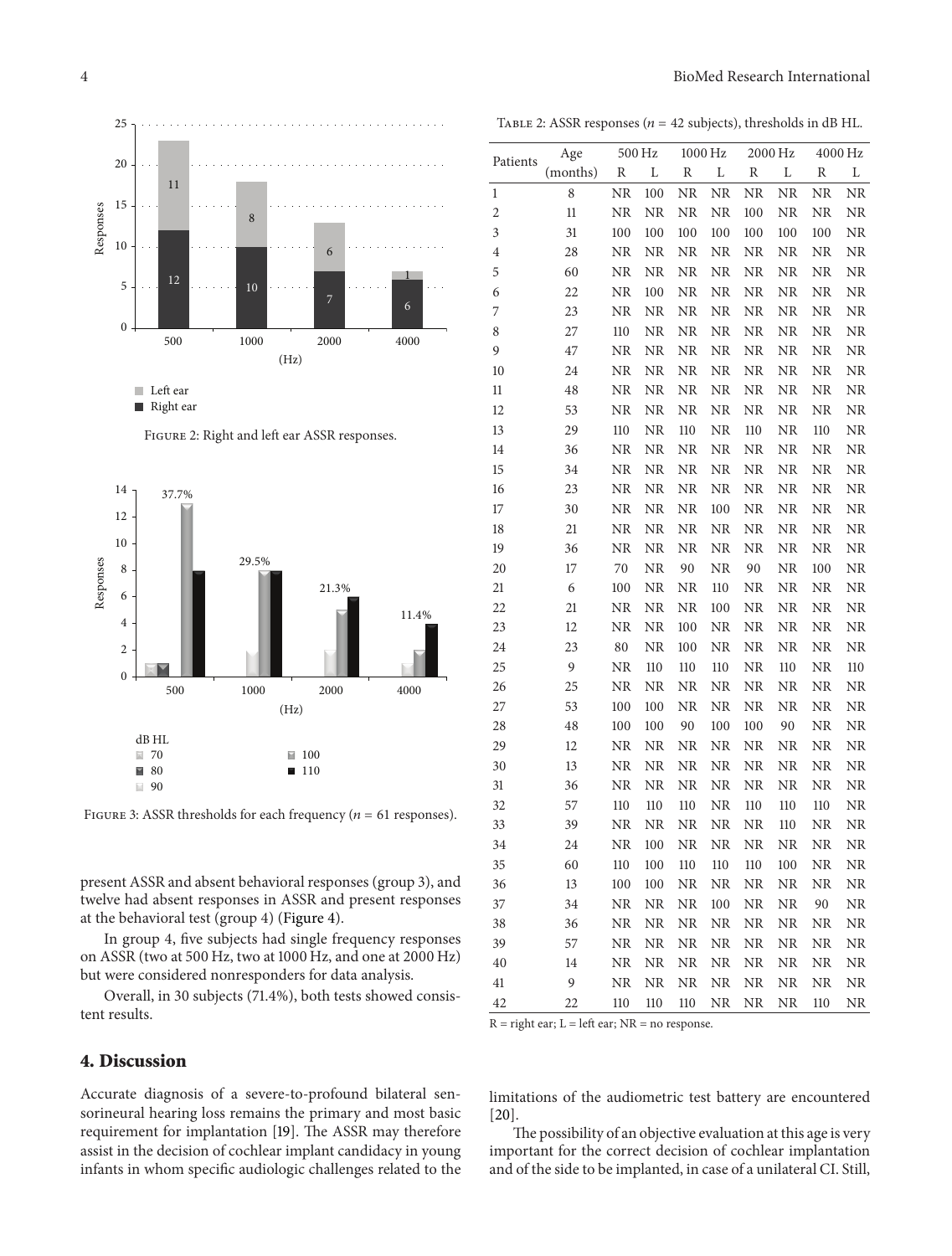

Figure 4: ASSR and behavioral tests correlated well in 71.4% of the subjects: 15 children had present responses in both tests and 15 had absent responses in both tests.

behavioral responses should be obtained and correlated with ASSR responses.

Our results demonstrate a strong correlation between ASSR and behavioral test results in 71.4% of the subjects. Moreover, no false-positive ASSR responses were seen in this casuistic, differing from other authors [10, 11].

In this study we excluded patients with external and middle ear disorders, because the focus was on pure severeto-profound sensorineural hearing loss. Children with suspected auditory neuropathy spectrum disorder (ANSD) or neurologic disabilities were also excluded, as behavioral testing may be very difficult or even unreliable in some cases. Previous reports showed that ASSR thresholds in ANSD may be substantially higher than pure tone thresholds [21], so currently the value of ASSR in evaluating ANSD is still controversial.

In all frequency range both tests showed consistent results, as subjects responded best to low frequencies and less in the high frequency range. Since instruments used for the behavioral test are not frequency specific but encompass a wider frequency range, it is not surprising to observe higher number of responses in this test. This is especially true for the low frequency range, because 250 Hz was not tested during ASSR, but may have contributed to the higher number of behavioral responses in this frequency range (125 to 500 Hz).

Stimulation of the low frequency range in high intensities may evoke responses due to vibration and may not reflect the auditory status [9]. So caution is recommended when considering responses in this frequency range at high intensities.

All subjects with absent behavioral responses had no responses in ASSR. In other words, no subject had spurious or extra-auditory ASSR responses in our cohort, differing from other studies [10, 11]. Few studies have been published comparing high-intensity ASSR results to behavioral tests in the pediatric population [13, 22]. Swanepoel and Hugo [13] evaluated 15 children with severe-to-profound hearing loss by ASSR, but behavioral thresholds were obtained for only one subject. The same group [22] evaluated 10 children (between 10 and 15 years) with severe-to-profound hearing loss. They found no significant difference between ASSR and behavioral thresholds, except at 500 Hz. This small casuistic  $(N = 10)$ was composed of older children (mean age: 13 years and 4 months), old enough to perform pure tone audiometry. These results are not comparable to the present study with younger patients (mean age: 2 years and 5 months) who were evaluated by an instrument-based behavioral test, since visual reinforcement audiometry is not a test tool for infants aged 3 months. It seems that ASSR has been unpopular for evaluating pediatric cochlear implant candidates. A reason may be that not all equipment permits ASSR stimulation above 100 dB HL, as it is the case for newer equipment, using the Chirp stimulus for ASSR assessment. To our knowledge, there are no published data about ASSR threshold obtained with the Chirp stimulus in high-intensity levels.

Nevertheless, high-intensity ASSR is a promising tool to evaluate residual hearing in children with severe-toprofound hearing loss and absent responses to click ABR.The continuous amplitude and frequency-modulated tones make it possible to determine frequency specific thresholds at high intensities by means of an objective evaluation, with minimal interference of the examiner. Thus, it is a unique electrophysiological technique to get frequency specific thresholds at intensities exceeding 95 dB HL, where tone ABR rarely will detect responses, due to the transient nature of the tone burst stimulus. Moreover, tone ABR depends on visual wave identification by the clinician who should be well trained and cautious.

As ear specific information is available, ASSR thresholds can be used for hearing aid fitting before eventual cochlear implantation. Furthermore, in case of unilateral responses, four of 42 subjects in this study, the results may assist the surgical team to choose the side to be implanted, if unilateral CI is the option.

As in other reports [22, 23], most children exhibited bilateral ASSR responses.

The Navigator Pro MASTER software permits simultaneous stimulation of both ears at one test frequency even at high intensities (>80 dB HL), so overall test time is reduced. Although test time was not the scope of our study, the whole procedure (otomicroscopy/tympanometry and the electrophysiological test battery including click ABR, bone conduction ABR, DPOAE, and ASSR) did not exceed 60 minutes per patient. In our institution these tests are performed by the same physicians for more than four years and are part of routine evaluation before pediatric cochlear implantation, so this may have contributed to the acceptable overall test time.

We considered present ASSR responses, if they could be obtained in at least two frequencies in one or both sides to prevent spurious or extra-auditory responses at single frequencies. However, this decision turned ASSR less sensitive than the behavioral evaluation, where one instrument encompasses a wide acoustic spectrum and stimulates a range of frequencies.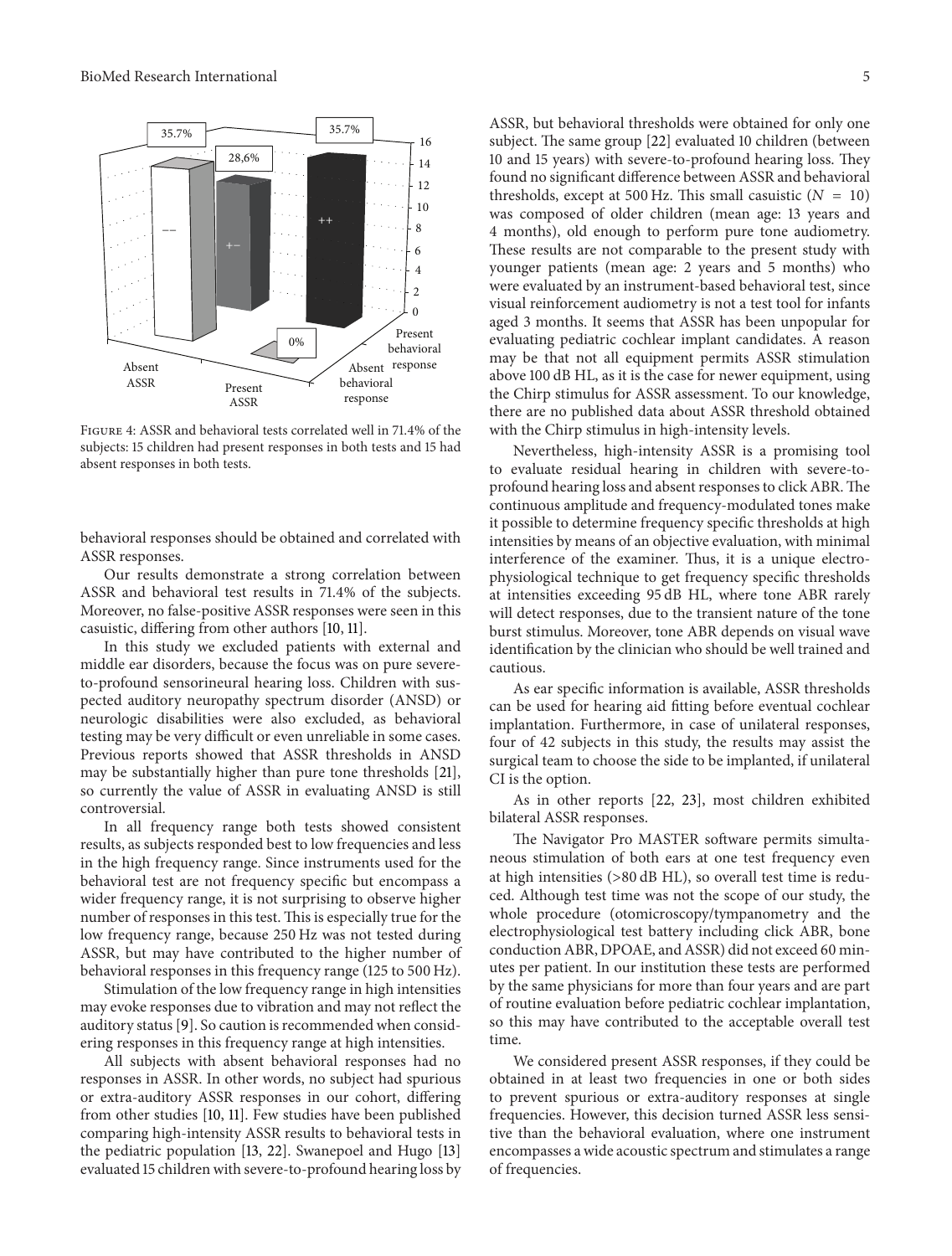Unlike Swanepoel and Hugo [13] we did not exceed the stimulus intensity of 110 dB HL in any frequency, so we may have missed some ASSR responses at very high intensities. This might have caused twelve subjects in our study to show behavioral responses with absent ASSR, as defined by our criteria. Among these subjects, five had single frequency responses, not considered auditory responses in our study, perhaps underestimating residual thresholds. But seven children had behavioral responses in more than one frequency range with no response at all in ASSR. In these cases, ASSR probably underestimated auditory thresholds. These results differ from other studies [14, 22] obtained in older children and adults. The response amplitude in children is usually smaller, so the signal-to noise ratio is poorer in the very young age group [24]. Responses may be difficult to be detected even at normal hearing levels, as response amplitude decreases toward threshold [25]. So the clinician should be cautious and not overestimate ASSR when testing young children. At least at 110 dB HL, absent ASSR may not predict absent behavioral responses in all children. We do not recommend including higher intensities (120 dB or higher) in routine evaluation of pediatric cochlear implant candidates, because these very high intensities may damage the cochlea and the clinician may be unaware of behavioral test results, as the electrophysiological tests usually precede the behavioral tests.

Therefore, a complete test battery including electrophysiological and behavioral measures is still the best means to correctly evaluate hearing thresholds, even in cases of severeto-profound hearing loss.

#### **5. Conclusion**

ASSR is a valuable tool to detect residual hearing in young children with absent ABR and DPOAE. No false-positive ASSR results were observed among 42 subjects, but in seven cases with absent ASSR, the test underestimated residual hearing as compared to the behavioral responses.

#### **Conflict of Interests**

The authors declare that there is no conflict of interests regarding the publication of this paper.

#### **References**

- [1] C. Yoshinaga-Itano, A. L. Sedey, D. K. Coulter, and A. L. Mehl, "Language of early- and later-identified children with hearing loss," *Pediatrics*, vol. 102, no. 5, pp. 1161–1171, 1998.
- [2] T. A. Zwolan, S. Zimmerman-Phillips, C. J. Ashbaugh, S. J. Hieber, P. R. Kileny, and S. A. Telian, "Cochlear implantation of children with minimal open-set speech recognition skills," *Ear and Hearing*, vol. 18, no. 3, pp. 240–251, 1997.
- [3] T. P. Nikolopoulos, G. M. O'Donoghue, and S. Archbold, "Age at implantation: Its importance in pediatric cochlear implantation," *Laryngoscope*, vol. 109, no. 4, pp. 595–599, 1999.
- [4] L. S. Eisenberg, A. S. Martinez, G. Sennaroglu, and M. J. Osberger, "Establishing new criteria in selecting children for a cochlear implant: performance of 'platinum' hearing aid users,"

*The Annals of Otology, Rhinology & Laryngology. Supplement*, vol. 185, pp. 30–33, 2000.

- [5] M. A. Novak, J. B. Firszt, L. A. Rotz, D. Hammes, R. Reeder, and M. Willis, "Cochlear implants in infants and toddlers," *The Annals of Otology, Rhinology & Laryngology. Supplement*, vol. 185, pp. 46–49, 2000.
- [6] D. M. Hammes, M. A. Novak, L. A. Rotz, M. Willis, D. M. Edmondson, and J. F. Thomas, "Early identification and cochlear implantation: critical factors for spoken language development," *The Annals of Otology, Rhinology & Laryngology. Supplement*, vol. 189, pp. 74–78, 2002.
- [7] K. I. Kirk, R. T. Miyamoto, C. L. Lento, E. Ying, T. O'Neill, and B. Fears, "Effects of age at implantation in young children," *The Annals of Otology, Rhinology & Laryngology. Supplement*, vol. 189, pp. 69–73, 2002.
- [8] G. Rance, R. C. Dowell, F. W. Rickards, D. E. Beer, and G. M. Clark, "Steady-state evoked potential and behavioral hearing thresholds in a group of children with absent click-evoked auditory brain stem response," *Ear and Hearing*, vol. 19, no. 1, pp. 48– 61, 1998.
- [9] O. G. Lins, T. W. Picton, B. L. Boucher et al., "Frequency-specific audiometry using steady-state responses," *Ear and Hearing*, vol. 17, no. 2, pp. 81–96, 1996.
- [10] S. A. Small and D. R. Stapells, "Artifactual responses when recording auditory steady-state responses," *Ear and Hearing*, vol. 25, no. 6, pp. 611–623, 2004.
- [11] M. P. Gorga, S. T. Neely, B. M. Hoover, D. M. Dierking, K. L. Beauchaine, and C. Manning, "Determining the upper limits of stimulation for auditory steady-state response measurements," *Ear and Hearing*, vol. 25, no. 3, pp. 302–307, 2004.
- [12] T. W. Picton and M. S. John, "Avoiding electromagnetic artifacts when recording auditory steady-state responses," *Journal of the American Academy of Audiology*, vol. 15, no. 8, pp. 541–554, 2004.
- [13] D. Swanepoel and R. Hugo, "Estimations of auditory sensitivity for young cochlear implant candidates using the ASSR: preliminary results," *International Journal of Audiology*, vol. 43, no. 7, pp. 377–382, 2004.
- [14] H. F. Ramos, S. S. Grasel, R. M. Beck et al., "Evaluation of residual hearing in cochlear implants candidates using auditory steady-state response," *Acta Oto-laryngologica*, vol. 135, no. 3, pp. 246–253, 2015.
- [15] R. M. O. Beck, H. Ramos, S. S. Grasel, E. R. de Almeida, and R. D. B. Neto, "F079 Auditory steady-state responses (ASSR) in young cochlear implant candidates," *International Journal of Pediatric Otorhinolaryngology*, vol. 75, supplement 1, p. 97, 2011.
- [16] A. Poblano, I. Chayo, J. Ibarra, and E. Rueda, "Electrophysiological and behavioral methods in early detection of hearing impairment," *Archives of Medical Research*, vol. 31, no. 1, pp. 75– 80, 2000.
- [17] D. D. Didoné, L. R. Kunst, T. M. Weich, A. C. Ourique, C. M. Franceschi, and T. Tochetto, "Acompanhamento do desenvolvimento da função auditiva em crianças sem e com indicadores de risco para a surdez," *Disturbios da Comunicac ´ ¸ao˜* , vol. 23, no. 3, pp. 317–323, 2011.
- [18] M. M. Dworsack-Dodge, J. Gravel, and A. M. Grimes, *Audiologic Guidelines for the Assessment of Hearing in Infants and Young Children*, 2012, http://audiology-web.s3.amazonaws.com/migrated/201208 AudGuideAssessHear youth.pdf 5399751b249593 .36017703.pdf.